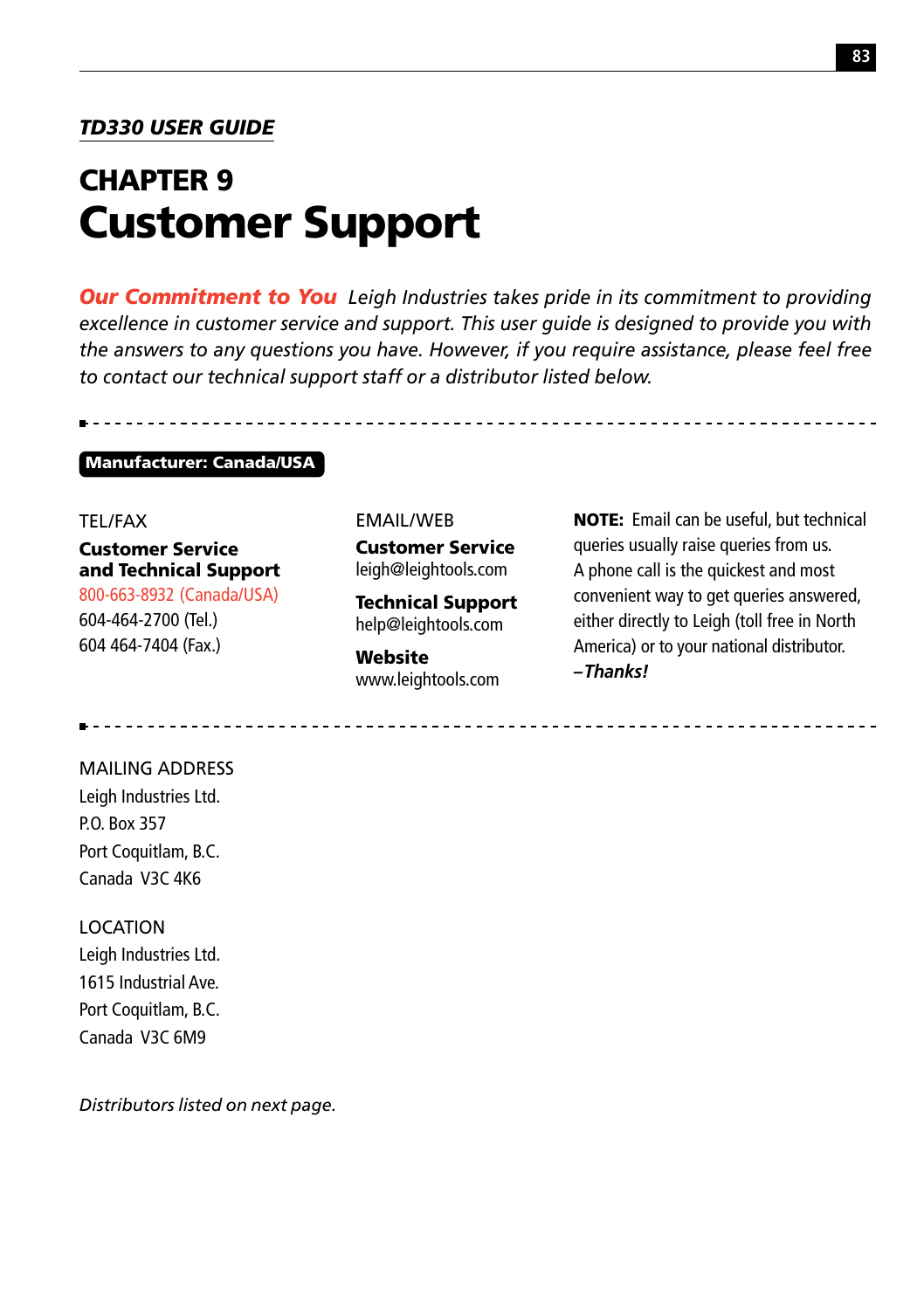#### **Distributors**

#### AUSTRALIA & NEW ZEALAND

Maxis Distribution 128 Ingleston Rd., Wakerley, Qld., 4154 Australia Tel: 1300 767 366<br>Tel (Int): +61 7 3292 0  $+61$  7 3292 0392 Email: info@maxis.com.au Web: www.maxis.com.au

#### **CHINA**

Harvey Industries Co., Ltd. 68-10 Suyuan Avenue Jiangning District Nanjing 211100, China Tel: (0)86 5792 8869 / 5792 8021 Fax: (0)86 5792 8826 Email: caozhi@harvey.cn Website: www.harveyworks.cn

#### FRANCE

Ets Bordet 98 Rue Louis Ampère, 93330 Neuilly Sur Marne, France Tel: 01 41 53 40 40 Email: info@bordet.fr www.bordet.fr

#### GERMANY, AUSTRIA & SWITZERLAND

Hacker GmbH Holzbearbeitungsmaschinen Traberhofstraße 103 D-83026 Rosenheim, Deutschland Tel: 08031 269650 Fax: 08031 68221 Email: hacker.rosenheim@t-online.de Web: www.leigh.de

#### ITALY

Ferrari Macchine Legno SRL Via Gallarata 74/76/78 20019 Settimo M.se (MI) Italy Tel: 39 02 335 010 95 Fax: 39 02 335 005 27 Email: info@ferrarimacchine.com Web: www.ferrarimacchine.com

#### JAPAN

Off Corporation Inc. 785-1 Hirose, Shimizu-ku, Shizuoka-shi Shizuoka, 424-0102 Japan Tel: 81-50-3816-0115 Fax: 81-54-367-6515 Email: info@off.co.jp Web: www.off.co.jp/category/LEIGH/

#### **KOREA**

Leigh Korea 907B, 13, Teheran-ro 64-Gil Gangnam-gu, 06913

Seoul, Korea Tel: 82 (0)2 712 0412 Fax: 82 (0)2 712-0411 Email: maengha@leighkorea.com Web: www.leighkorea.com

#### NETHERLANDS, BELGIUM & LUXEMBOURG

Houtbewerking Krielaart 9217RR Nijega, Netherlands Tel:  $+31\,512\,354\,770$ <br>Email: gerard@gkrielaar Email: gerard@gkrielaart.nl<br>Web: www.leighiigs.nl www.leighiigs.nl

#### RUSSIA

Unicom Ltd. Nikitsky Blvd, 12, Moscow, Russia 119019 Tel: +7 (926) 911 0500 Email: leighjigsinfo@gmail.com Web: www.leighjigs.ru

#### SOUTH AFRICA

Hardware Centre, Shop 8 Homeworld Centre Cnr Malibongwe and Rocky Street, Randberg South Africa<br>Tel·  $+27.011.791 - 0844/46$  $Fax: +27,011,791-0850$ Email: info@hardwarecentre.co.za Web: www.hardwarecentre.co.za SWEDEN

Toolbox Sweden AB Bruksgatan 3, S-597 30 Atvidaberg, Sweden Tel: 46 120 854 50 Fax: 46 120 854 69 Email: info@toolbox.se www.toolbox.se

#### TAIWAN

WoothCreation Studio No. 7, Ln. 17, Wuquan E. Rd., Qingshui Dist. Taichung City 436 Taiwan (R.O.C.) Tel: (+886)932225657 Email: woothcreation@gmail.com Web: www.woothcreation.com

#### UNITED KINGDOM & IRELAND

Axminster Tools & Machinery Headquarters, Unit 10, Weycroft Avenue Axminster, Devon EX13 5PH United Kingdom Tel: 0800 371822 Text: 07786 200699 Email: cs@axminster.co.uk Web: www.axminster.co.uk/leigh

© 2019 Leigh Industries Ltd. All rights reserved. No part of this publication may be reproduced, stored in a retrieval system, or transmitted in any form or by any means, electronic, mechanical, recording, or otherwise, without the prior written permission of Leigh Industries Ltd. E&OE Errors and Omissions Excepted. Updated 06/2021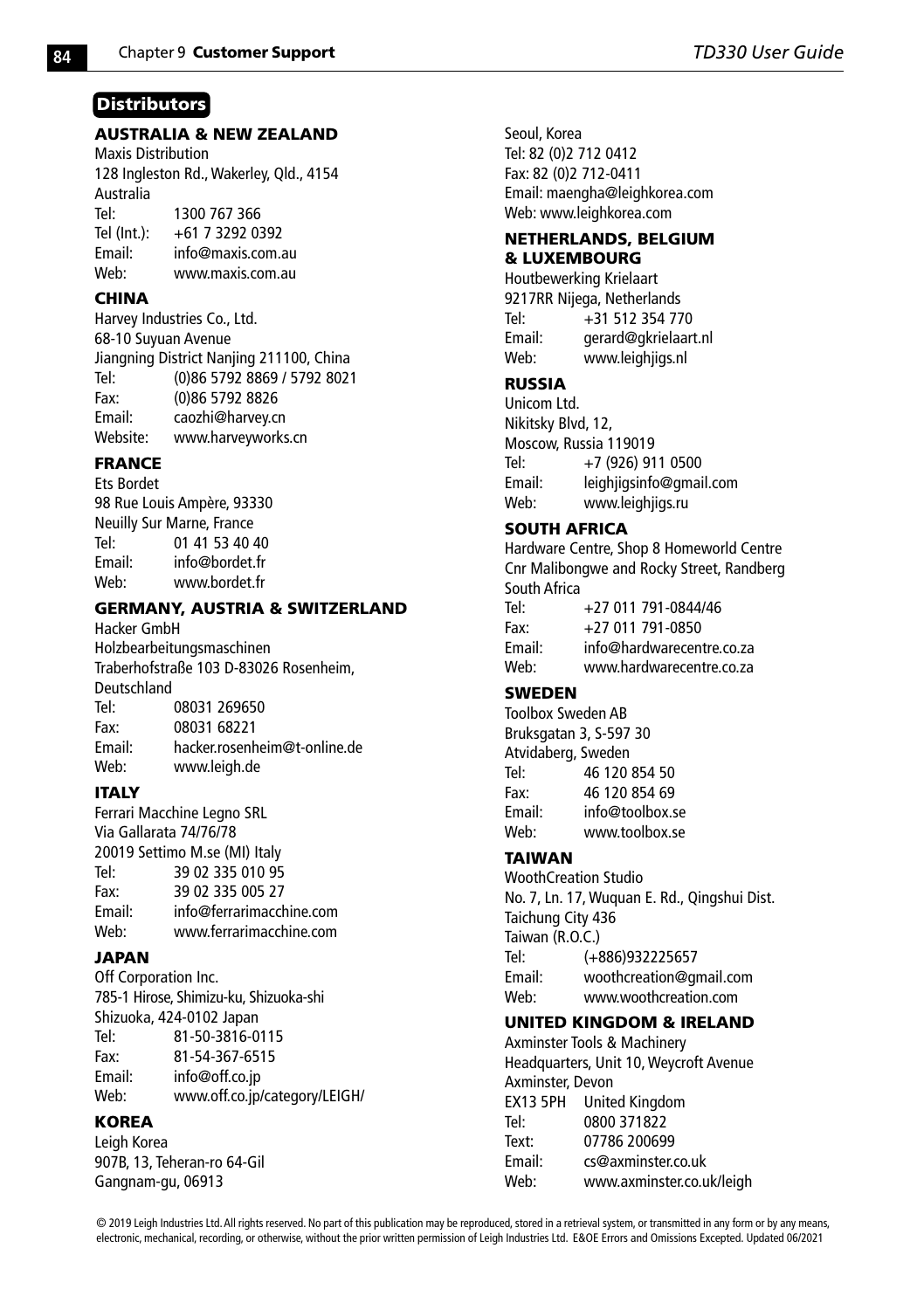### 5 Year Warranty

Leigh stands behind its products with a 5 year limited warranty. Contact Leigh for warranty service. Proof of purchase may be required. Postage is to be prepaid and insured to Leigh Industries Ltd. Return shipping is by means chosen by Leigh Industries Ltd.



Leigh Industries Ltd. warrants that this product is free of defects in factory workmanship and materials during normal use. If this product fails during normal use because of such a defect, Leigh Industries Ltd. will, at its option, repair or replace, free of charge, any part or parts

shown to be so defective. This warranty applies to the original owner, who purchases for use and not for resale, for a period of five years from the date of purchase. Failure resulting from alteration, modification, misuse, abuse or neglect or after repairs have been attempted or made by others will result in no coverage. The scope of this warranty is limited. This warranty constitutes the sole and exclusive remedy of the purchaser against Leigh Industries Ltd. from whatever cause, including without limitation, any cause relating to a breach of condition, representation or warranty, express or implied, whether by statute, common law or otherwise, or for damages for negligence or for any other claim for death, personal injury, property damage or economic loss of any kind, direct or consequential, arising out of the purchase, installation or use of this product. This warranty shall be governed by and construed in accordance with the laws in the Province of British Columbia, Canada which shall be deemed to be the proper law hereof.

### Satisfaction Guarantee

Products purchased directly from Leigh carry a 90-day Customer Satisfaction Guarantee. Those purchased from an authorized Leigh dealer may also carry a Customer Satisfaction Guarantee; see your Leigh dealer for details. Proof of purchase is required.